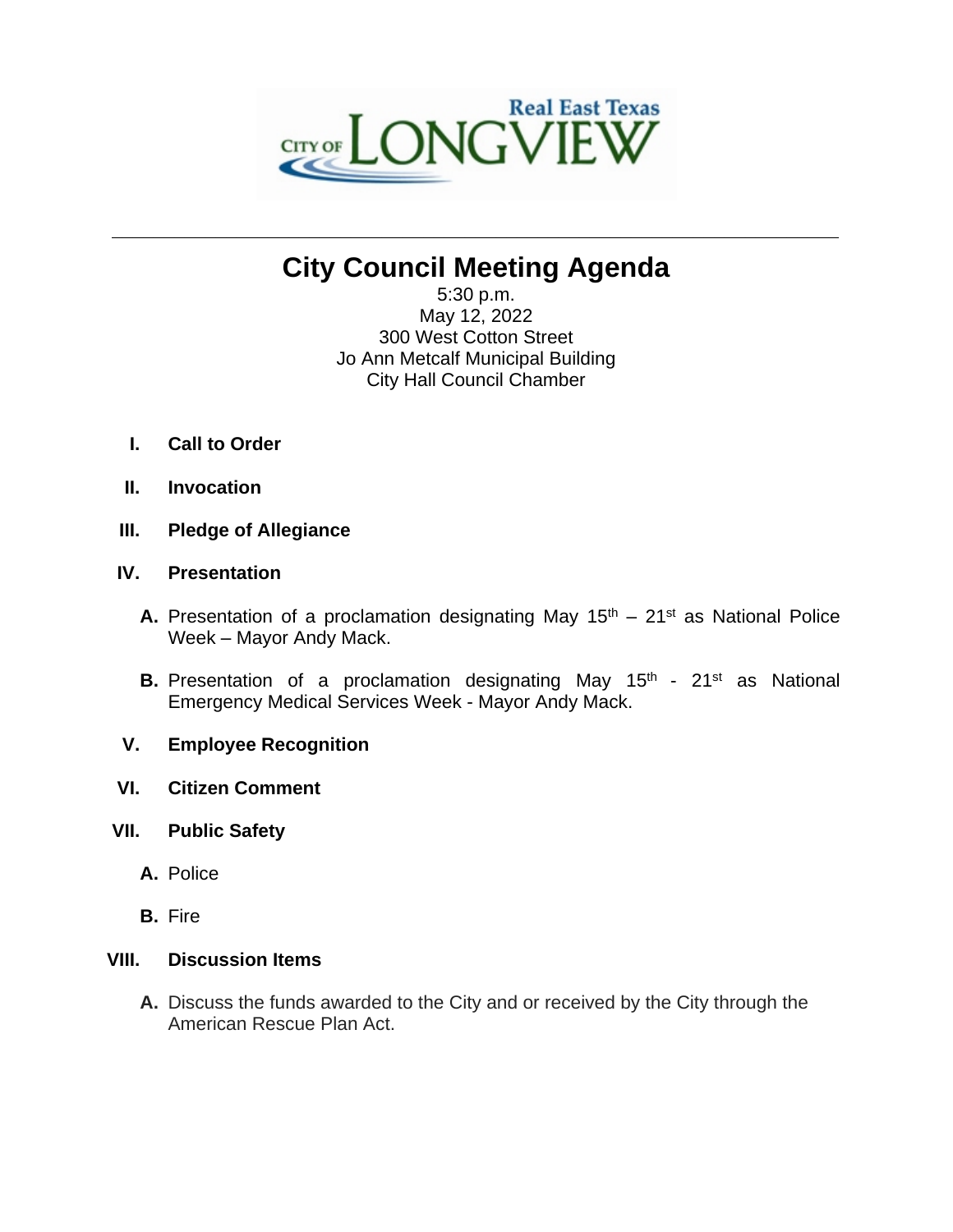**B.** Receive and discuss a presentation from Stephen Powers and Jim Leslie concerning entertainment development opportunity at I-20.

# **IX. Consent Agenda**

- **A.** Consider a Resolution authorizing and directing the City Manager or the City Manager's designee to execute any necessary documents with Prater Electric of Rowlett, Texas for generator installation at Longview Transit – Scott Lewis, Longview Transit General Manager.
- **B.** Consider a Resolution awarding a contract to and authorizing and directing the City Manager or the City Manager's designee to execute any necessary documents with Machining & Valve Automation Services, LLC, of Quinlan, Texas, in the amount of \$137,825.00 for the construction of the Sabine Water Treatment Plant Clarifier Repairs Project – Dwayne Archer, Director of Public Works.
- **C.** Consider approval of the following minutes: April 14 and April 28, 2022 Angie Shepard, City Secretary.

## **X. Action Item**

Consider an Ordinance amending Chapter 103-40 of Article III in relation to updating Towing Fees for Non-Consensual Towing of the Longview City Code - Anthony Boone, Police Chief.

# **XI. Zoning Items**

- **A. A PUBLIC HEARING** will be held to consider application #Z22-09 filed by Garrett Boersma requesting a rezone from Single Family (SF-4) to Townhome (TH) Zoning District for approximately 4.961 acres of AB 360 Alexander Jordan Survey situated on the southwest corner of Page Road and Delia Drive located at 3009 Page Road - Angela Choy, AICP, City Planner **THIS ITEM REQUIRES A PUBLIC HEARING**
- **B. A PUBLIC HEARING** will be held to consider application #Z22-10 filed by Selwob Investments, LLC requesting a rezone from Single Family (SF-4) to General Retail (GR) Zoning District for approximately 6.6 acres of AB 262 A Jordan Survey Tracts 6 and 7 Section 1 located at 2447 North Eastman Road - Angela Choy, AICP, City Planner **THIS ITEM REQUIRES A PUBLIC HEARING AND A SUPER MAJORITY VOTE.**
- **C. A PUBLIC HEARING** will be held to consider application #S22-03 filed by Selwob Investments, LLC requesting a Specific Use Permit (SUP) to allow for a Self-Storage/Mini Warehouse in a General Retail (GR) Zoning District for approximately 6.6 acres of AB 262 A Jordan Survey Tracts 6 and 7 Section 1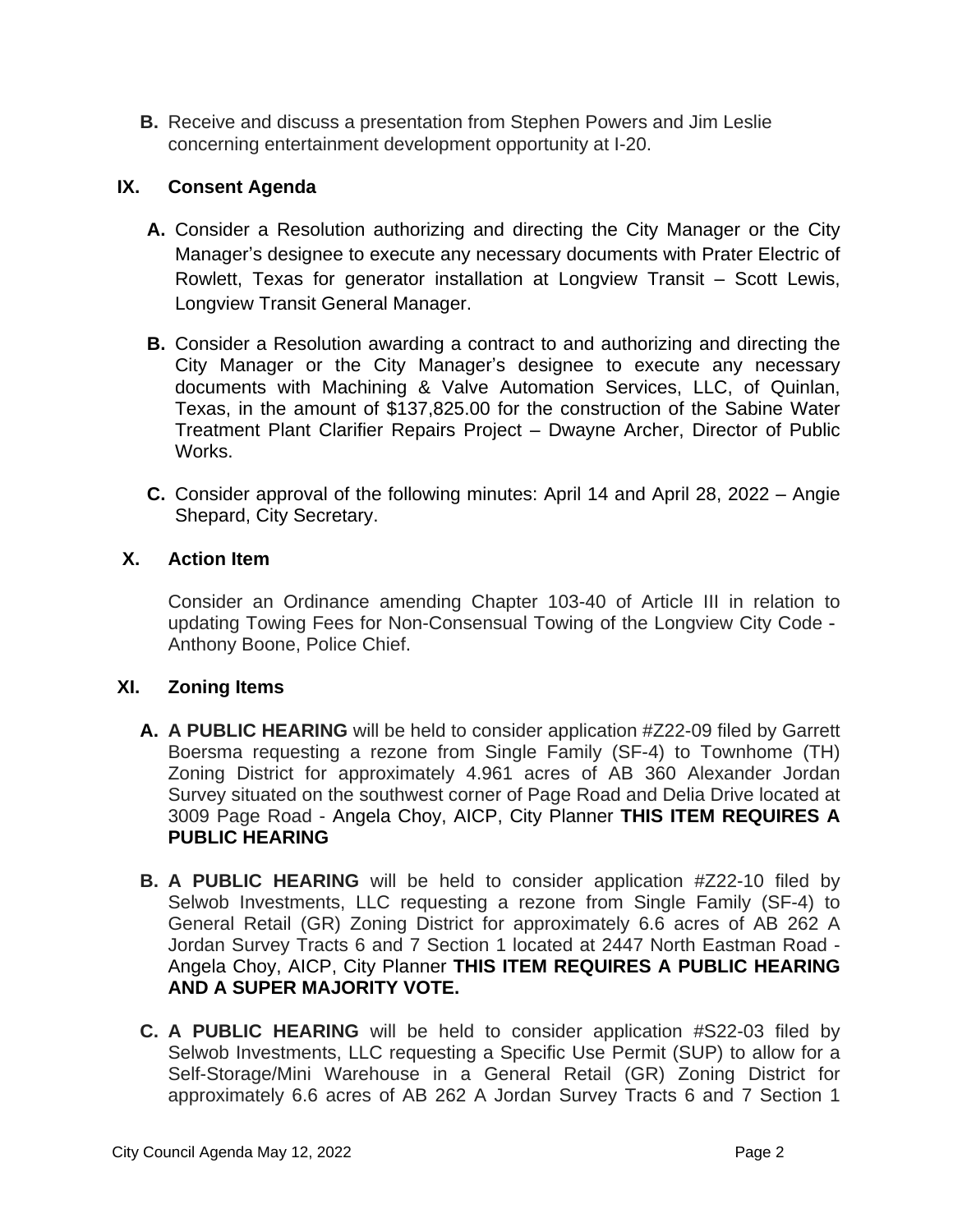located at 2447 North Eastman Road - Angela Choy, AICP, City Planner **THIS ITEM REQUIRES A PUBLIC HEARING**

- **D. A PUBLIC HEARING** will be held to consider application #S22-04 filed by Nishil Patel requesting a Specific Use Permit (SUP) to allow for a Restaurant with a Private Club in a General Retail (GR) Zoning District for approximately 1.094 acres of Lot 1 Block 1 Chaparral Plaza Subdivision located at 120 Johnston Street - Angela Choy, AICP, City Planner **THIS ITEM REQUIRES A PUBLIC HEARING**
- **E.** Consider an Ordinance allowing a variance to the requirements of Section 10-4 of the Longview City Code relating to the sale of alcoholic beverages whose place of business is within 300 feet of a school, said variance to apply to the tract of land with street address of 120 Johnston Street - Angela Choy, AICP, City Planner **THIS ITEM REQUIRES A PUBLIC HEARING**
- **F. A PUBLIC HEARING** will be held to consider application #Z22-11 filed by Longview Interfaith Hospitality Network, Inc. requesting a rezone from Heavy Commercial (C) to Single Family (SF-5) Zoning District for Lot 10 Block 11 (NCB 14) Northcutt Heights located at 700 North Edith Street - Angela Choy, AICP, City Planner **THIS ITEM REQUIRES A PUBLIC HEARING**
- **G. A PUBLIC HEARING** will be held to consider application #Z22-12 filed by ShoreCarter Resources, LLC requesting a rezone from Multi-Family (MF-3) to General Retail (GR) Zoning District for approximately 11.506 acres of AB 4 I C Skillern Survey Tract 101-01 Section 5 located at 1022 Bill Owens Parkway - Angela Choy, AICP, City Planner **THIS ITEM REQUIRES A PUBLIC HEARING**
- **H. A PUBLIC HEARING** will be held to consider application #S22-05 filed by ShoreCarter Resources, LLC requesting a Specific Use Permit (SUP) to allow for Permanent Outdoor Amusement (sports complex with retail area) and a Neighborhood Pub/Tavern/Wine Bar (beer garden) in a General Retail (GR) Zoning District for approximately 11.506 acres of AB 4 I C Skillern Survey Tract 101-01 Section 5 located at 1022 Bill Owens Parkway - Angela Choy, AICP, City Planner **THIS ITEM REQUIRES A PUBLIC HEARING**
- **I. A PUBLIC HEARING** will be held to consider application #Z22-13 filed by Travis Crafton requesting a rezone from Multi-Family (MF-3) to General Retail (GR) Zoning District for approximately 0.138 acres of AB 4 I C Skillern Survey Tract 93 Section 5 located on the east side of Gilmer Road, north of East Fairmont Street - Angela Choy, AICP, City Planner **THIS ITEM REQUIRES A PUBLIC HEARING**

# **XII. Items of Community Interest**

## **XIII. Adjourn**